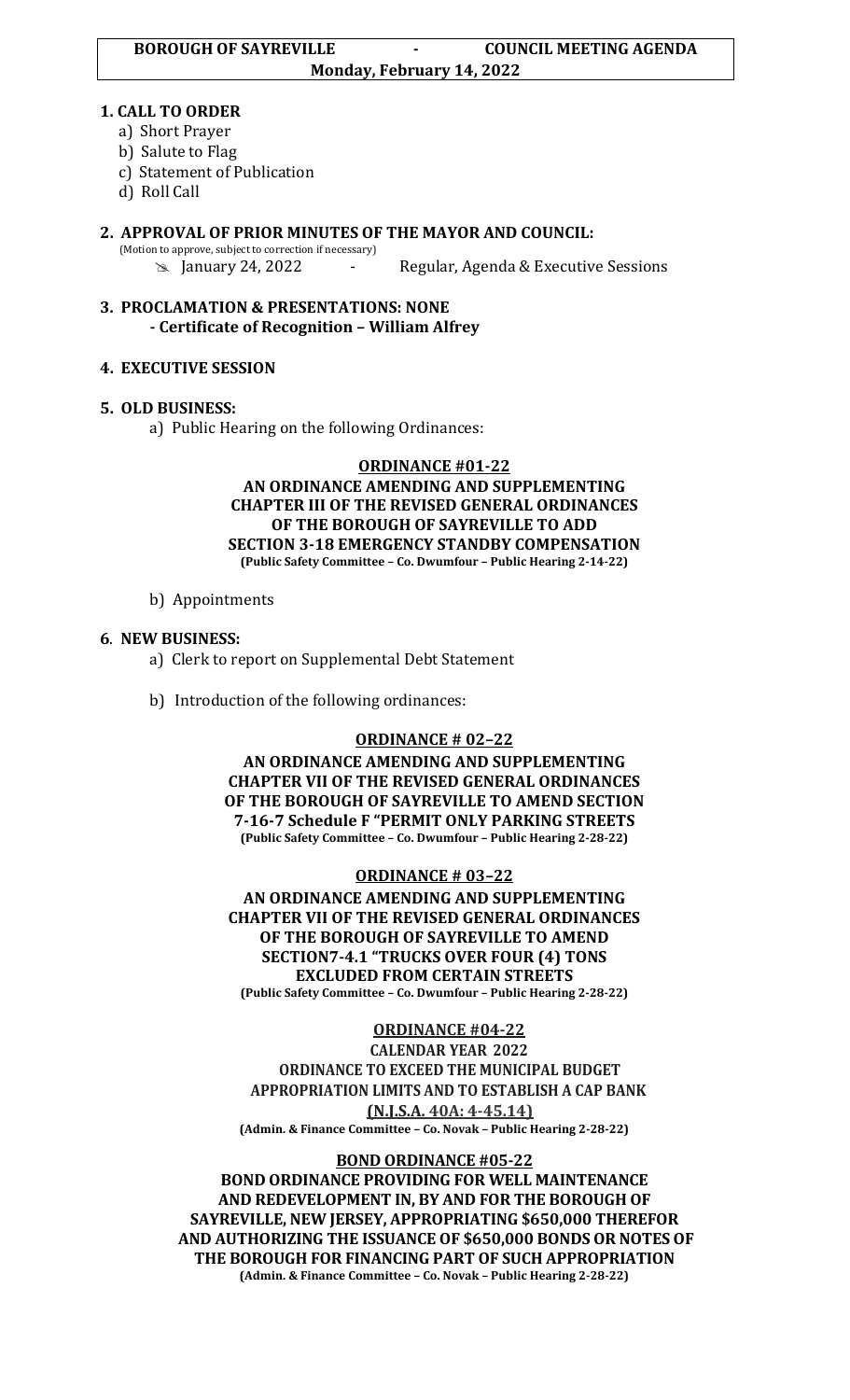#### **ORDINANCE #06-22 AN ORDINANCE AMENDING CHAPTER XVII "PARKS AND RECREATIONAL AREAS" OF THE REVISED GENERAL ORDINANCES OF THE BOROUGH OF SAYREVILLE (Sponsor – Co. Maher – Public Hearing 2-28-22)**

#### **7. CONSENT AGENDA/RESOLUTIONS** - PUBLIC PORTION AND APPROVAL ON CONSENT AGENDA ITEMS ONLY

- 2022-18 Resolution approving bills for payment.
- 2022-19 Awarding a non-fair and open contract to Bruno Associates Inc. of Clifton, NJ for Grant Writing Services in an amount not to exceed \$40,000.00.
- 2022-20 Accepting and adopting the Central Jersey Municipal Joint Insurance Fund's 2022 Safety Incentive Program.
- 2022-21 Authorizing the execution of a contract renewal with North American Insurance Management Corp. to serve as Risk Management Consultants for the Borough of Sayreville for the year 2022.
- 2022-22 Affirming the Borough's Civil Rights policy as required by CJIF for the Safety Incentive Program.
- 2022-23 Awarding a non-fair and open contract to Tracepoint of Fredricksburg, VA for IT Managed Threat Services at a fee not to exceed \$24,090.00.
- 2022-24 Authorizing the Borough Engineer to prepare plans and specifications for the Installation of Cellular Antennae on the Pulaski Avenue Water Tank in an amount not to exceed \$9,500.00 and upon approval of the plans and specifications the Borough Clerk is also herein authorized to advertise for the receipt of bids.
- 2022-25 Authorizing the continued participation in the Federal 1033 Program to enable the Sayreville Police Department to request and acquire excess Department of Defense Equipment.
- 2022-26 Authorizing the execution of a five (5) year contract between the Borough of Sayreville and PBA Local #98, effective January 1, 2021 thru December 31, 2025 (Patrolmen).
- 2022-27 Authorizing the execution of a five (5) year contract between the Borough of Sayreville and PBA Local #98, effective January 1, 2021 thru December 31, 2025 (Sergeants and Lieutenants).
- 2022-28 Authorizing the award of a contract for Annual Radio System and Pager Maintenance through NJ State Contract T0109/A83932 from Tactical Public Safety in an amount not to exceed \$80,250.09.
- 2022-29 Awarding a non-fair and open contract to EnviroClean Janitorial Services, LLC of Sayreville, NJ for Janitorial Services at the Police Department in an amount not to exceed \$43,000.00.
- 2022-30 Authorizing the execution of a two year agreement with GreenChip Recycling, Inc. for the cost free collection and disposal of E-Waste.
- 2022-31 Resolution granting an exemption to Sayreville Seaport Associates Urban Renewal, L.P. to permit the opening of the Main Street Extension less than three years after the roadway was last resurfaced, pursuant to Sayreville Borough Code Section 13-1.1(b)(3).
- 2022-32 Authorizing the Qualified Purchasing Agent to use a competitive contracting process to solicit proposals for Grounds-keeping of Various Borough Properties and Athletic Fields.